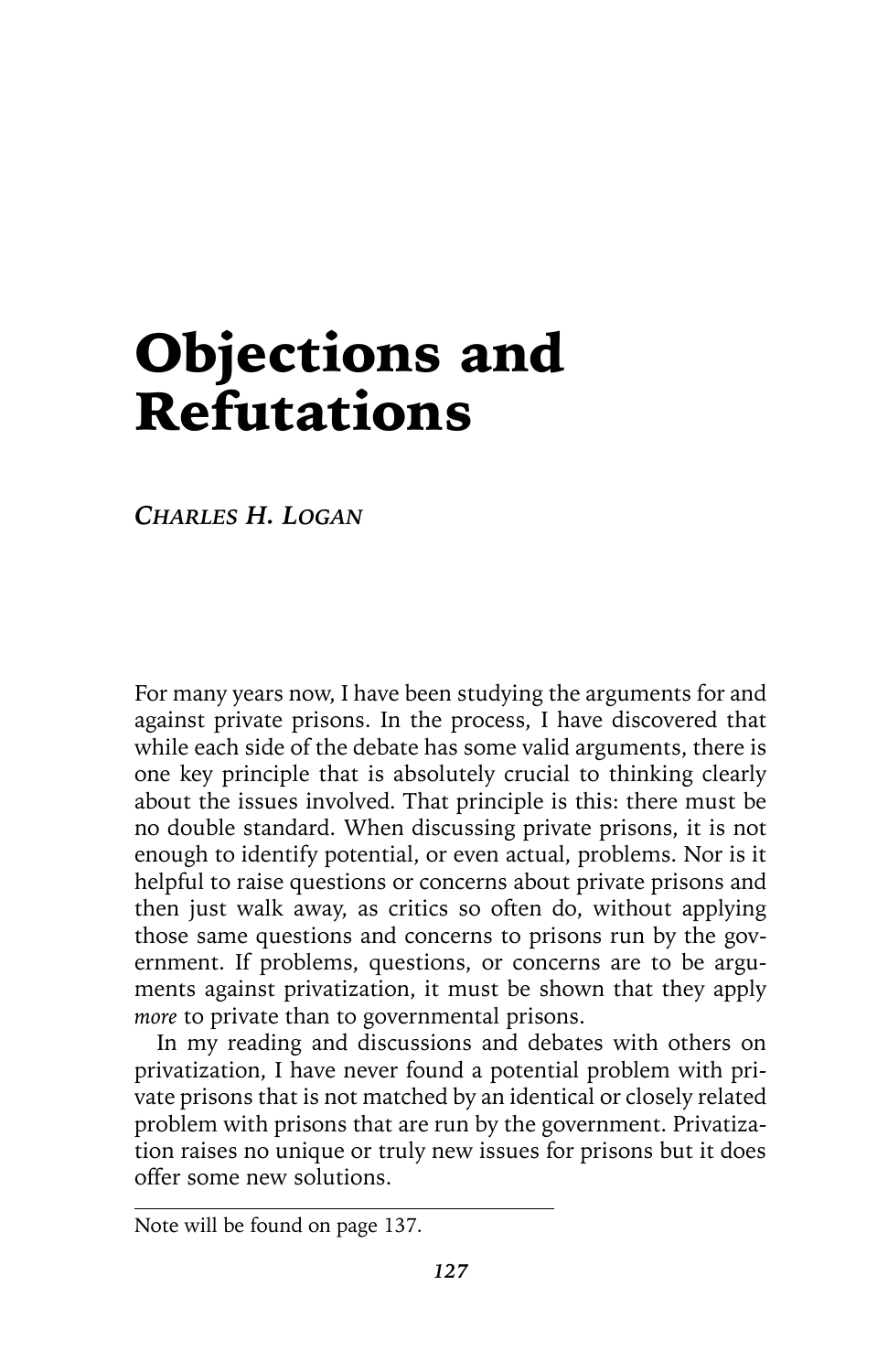#### Issues

The full range of issues can be organized into ten categories: propriety, cost, quality, quantity, flexibility, security, liability, accountability, corruption, and dependency.

#### *Propriety*

Critics of private prisons often ask, rhetorically, whether it is "proper" for anyone but the state to deprive people of their freedom (Robbins 1986: 24–30; DiIulio 1988: 66–83). That, however, is a loaded statement of the issue. *Keepers* do not take away anyone's freedom; catchers and convicters and sentencers do so. The pertinent question is whether duly authorized punishment is any more or less legitimate when administered by government employees as opposed to contracted agents.

First, it should be noted that the government does not own the authority to punish. (For an extension of this argument, see Logan 1990: ch. 4, The Propriety of Proprietary Prisons.) That authority originates in the people and is delegated to government, which administers it in trust, on behalf of the people and subject to the rule of law. In a system characterized by rule of law, both state and private actors are bound by the law, and it is the law, not the civil status of the actor, that determines whether any particular exercise of force is legitimate.

Consider the case of a government-employed prison guard who engages in a clear-cut instance of extreme brutality. We do not say that his act is authorized or legitimate, or even that he is acting at that moment as an agent of the state. In fact, we deny it, in spite of his uniform and all the other trappings of his position. We say that he has "overstepped his authority" and behaved in an unauthorized and unlawful fashion. There is, in effect, an implicit contract between the state and its agents that makes the authority of the latter conditional on the proper performance of their roles. This conditional authority can be bestowed on contractual agents of the state just as it is on those who are salaried.

#### *Cost*

John Donahue of Harvard, a prominent critic of privatization, argues that the scope for cost savings in corrections is very limited. Imprisonment is such a simple, basic arrangement, he says, that there is almost no room for improvements in efficiency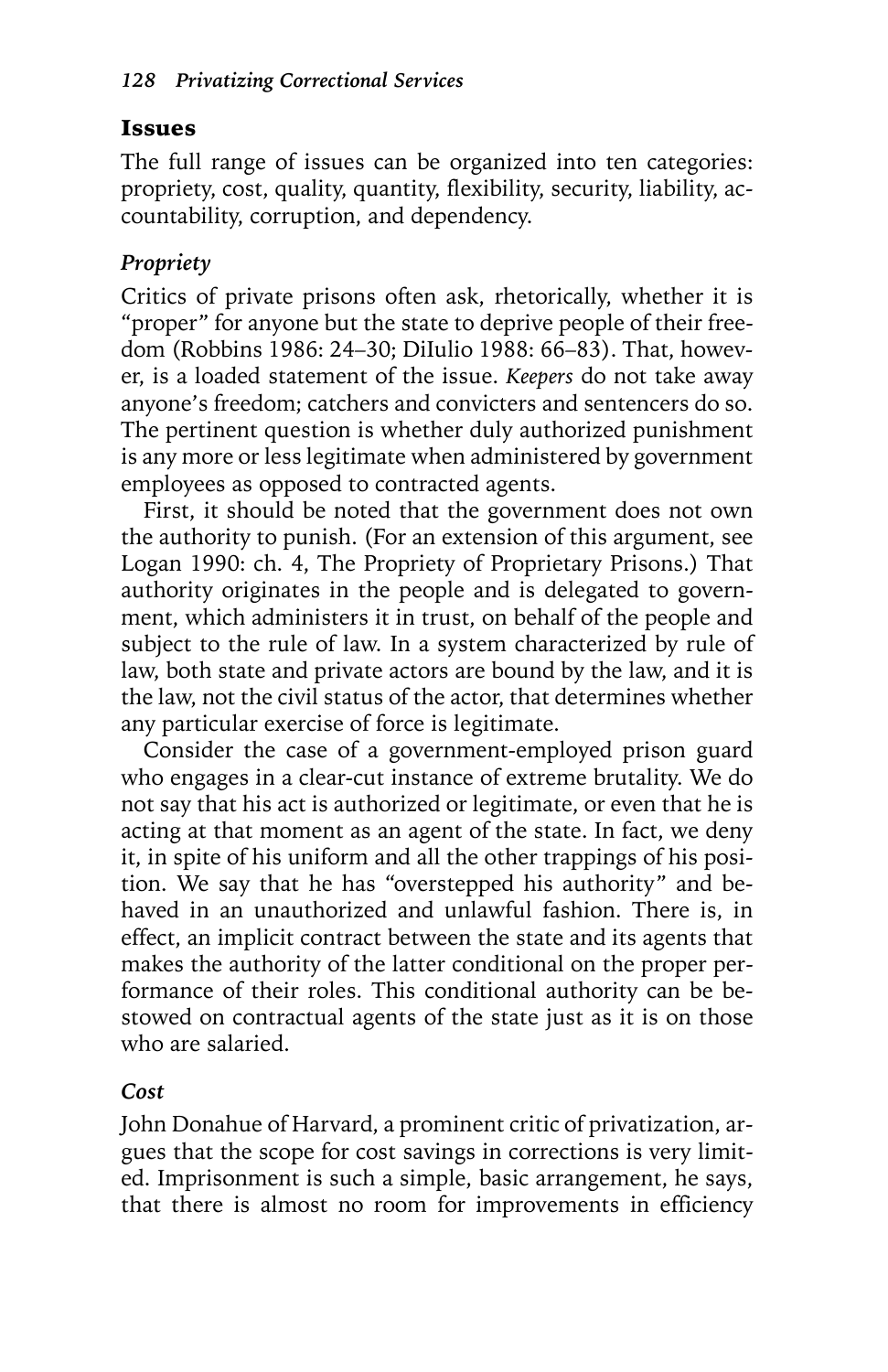(1988: 4). If this argument were correct, there would be little room for variation among public prisons, either in performance or in cost. Since we know that there is variation—great variation—in both performance and cost, it must be true that there is room for variation.

There are structural differences between the public and private sectors that affect efficiency and cost. For example, contracting avoids cumbersome and rigid government procurement procedures; private vendors can purchase more quickly, maintain lower inventories, and negotiate better prices and values. Contracting avoids civil service and other government (and sometimes union) restrictions that interfere with efficient personnel management (*e.g.*, hiring, firing, promotion, and salary setting; assignment of duties, work schedules, vacations, and leaves; adequate staffing to avoid excessive overtime; delegation of authority). Finally, the need to show a profit is a powerful incentive to reducing waste and increasing productivity.

Newspaper stories comparing the cost of private facilities to government facilities have made claims of savings ranging from 5 percent to 20, 30, or even 50 percent. Little weight should be given to most of these simple comparisons because they generally compare apples to oranges and because they ignore the enormous problem of "hidden costs." A realistic expectation of savings through contracting is probably in the range of 5 percent to 15 percent. Support for this estimate comes from a study for the National Institute of Justice, based on data provided by the county auditor of Hamilton County, Tennessee (Logan and Mc-Griff 1989). Because a county auditor is in a good position to identify and estimate hidden costs such as interagency or indirect costs, this study was unusually thorough.

When Corrections Corporation of America (CCA) assumed management of the Hamilton County Penal Farm, a 350-bed minimum-to-medium security county prison located near Chattanooga, Tennessee, the facility was in a state of deterioration and neglect and required extensive renovation by the contractor. In addition, that region of the country has relatively low correctional costs and the county was already spending less on its prison than other jurisdictions in the same region were spending on their facilities. Since the county was already among the lowest of the low spenders, this facility provides a fairly severe test of a private contractor's ability to lower costs still further while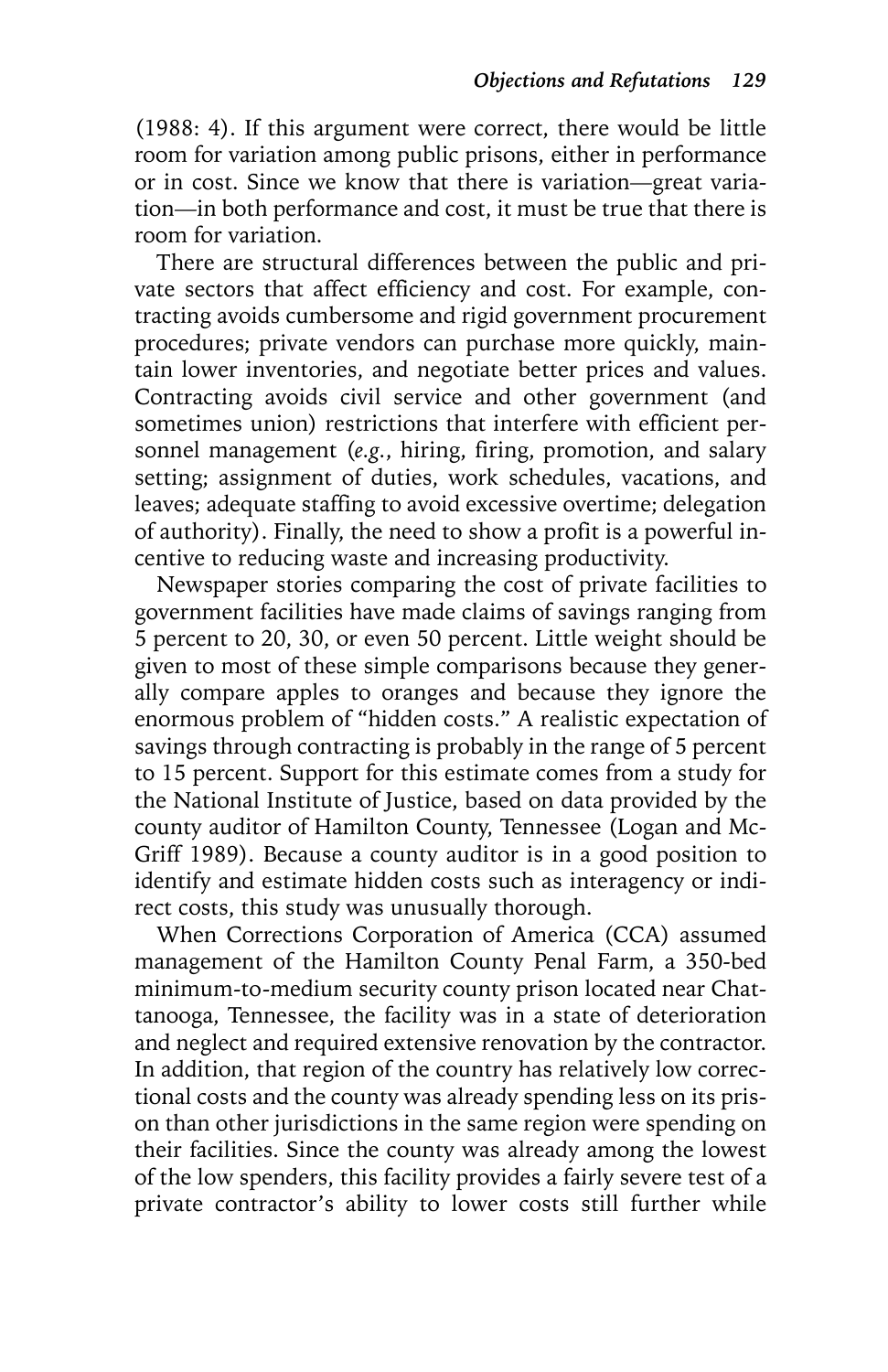simultaneously renovating the physical plant, expanding capacity, and improving the quality of operations. Yet, Corrections Corporation of America accomplished all this.

Consistently conservative assumptions—conservative in the sense that they were designed to err in the direction of underestimating the costs of county operation—were used to estimate all the direct and indirect costs that the county would have incurred if it had retained, or if it resumed, operation of the facility itself. These costs were then compared to the costs of contractual operation, which included not only the contractor's fee but all the direct and indirect county costs that continued to exist in addition to that fee, including the cost of contract administration and monitoring. The study concluded that, over the three years examined, the county was cutting its costs of corrections by at least 4 percent to 8 percent per year, and more probably by 5 percent to 15 percent.

While that study deserves special attention because of the rigour of its methodology, a considerable and growing body of evidence indicates that privatization produces savings for corrections just as it does for a wide variety of other governmental operations. Indeed, most contracts are—and all contracts should be—the result of site-specific comparisons between the costs of governmental and private operations. Some jurisdictions even require by law that privatization must achieve a certain level of savings: ten percent in Texas, seven percent in Florida. Tennessee law required one contract to demonstrate "at least the same quality of services as the state at a lower cost" or "services superior in quality to those provided by the state at essentially the same cost." A study by the state's Select Oversight Committee found the contract was in fact providing higher quality service at lower cost (Thomas 1995: 20, 10–16).

#### *Quality*

If private prisons are cheaper, say the critics, that can only come at the cost of quality. Corner cutting will occur and this will mean poorer food and less of it, fewer services, and cheaper labour with lower "professionalism" and less training (Shen 1984, quoting Houston ACLU attorney Steffan Presser that it is "impossible to make a profit and not cut those corners"; see also Donahue 1988: 14 and, generally, Logan 1990: ch. 6). Systematic evaluation studies conducted so far, however, have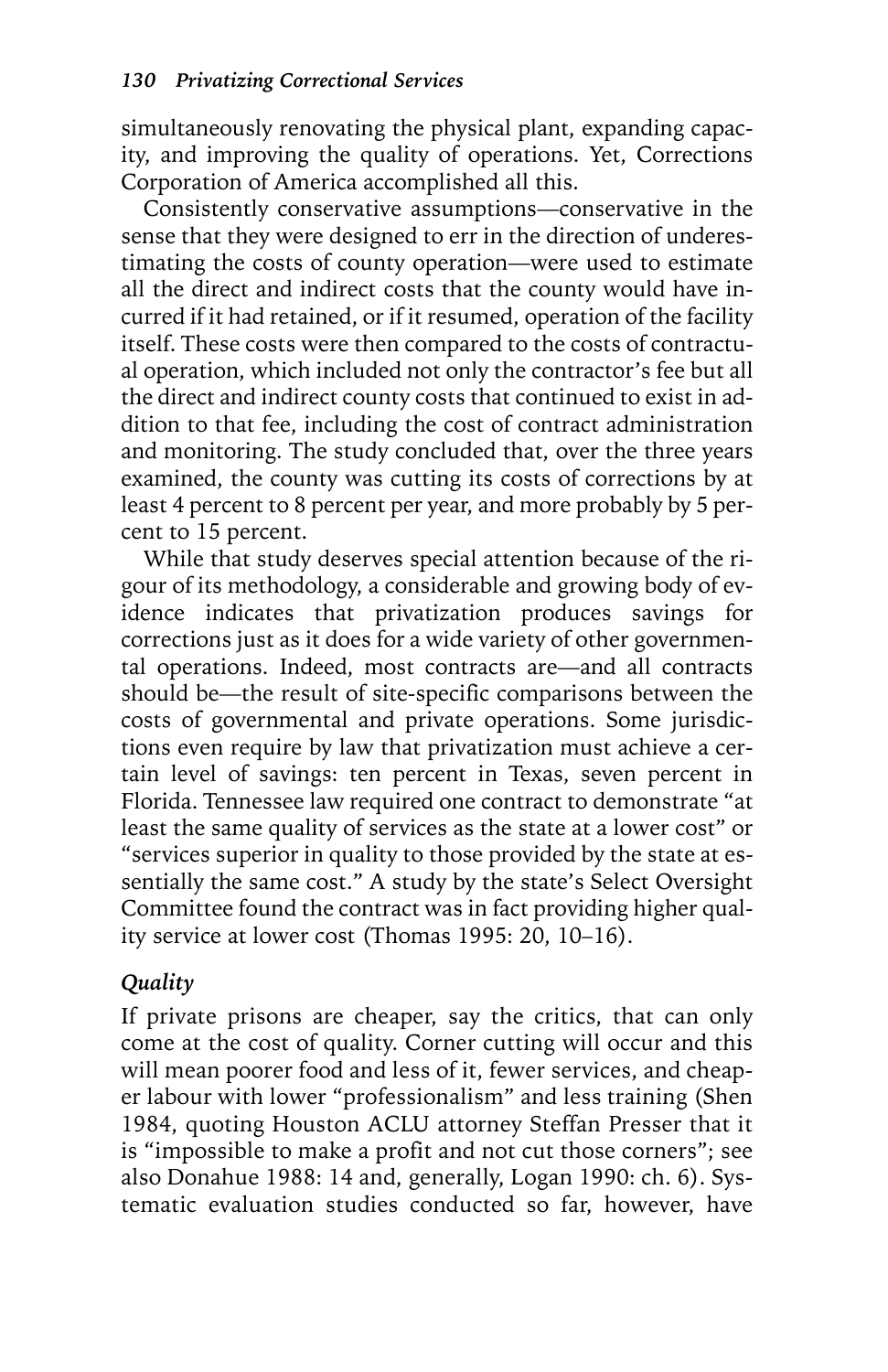generally been quite positive. An evaluation of a privately contracted secure training school for delinquents produced mixed findings, including a list of 36 positive results and 22 negative results (American Correctional Association 1985; see summary in Logan 1990: 137–43). A survey of inmates at a privately run prison in Tennessee elicited 320 responses, of which 49 percent were positive, 21 percent were ambivalent, and 30 percent were negative. However, prisoners who were able to compare the private management with previous management by the county were overwhelmingly positive—24 out of 28 comparison responses (Brakel 1988: 175–244). A third study compared the performances of private juvenile facilities in Massachusetts and a private prison in Kentucky with matched governmental counterparts. On a substantial majority of performance indicators, the private facilities had at least a small advantage: "By and large, both staff and inmates gave better ratings to the services and programs at the privately operated facilities; escape rates were lower; there were fewer disturbances by inmates; and in general, staff and offenders felt more comfortable at the privately operated facilities" (Hackett, Hatry, Levinson, Allen, Chi and Feigenbaum 1987).

The most comprehensive and carefully structured study to date (Logan 1992) compared the performances of a private, a state, and a federal women's prison on 333 empirical indicators covering eight dimensions of the quality of confinement, including security, safety, order, care, activity, justice, living conditions, and management. While all three prisons were regarded as having been high in quality, the private prison outscored its two governmental counterparts on nearly every dimension, in some cases by quite substantial margins.

Private facilities are often required by contract to be certified as meeting the standards of the American Correctional Association. Except for the Bureau of Prisons and a few state systems, such as Florida, this is a rare condition among government facilities. Certification does not guarantee quality but its requirement is evidence that private prisons are expected to meet high standards and their high rate of certification is evidence that they do.

Other evidence of quality is indirect. For example, contracts are regularly renewed by satisfied government agencies. Further, no state is under court order to rectify poor conditions caused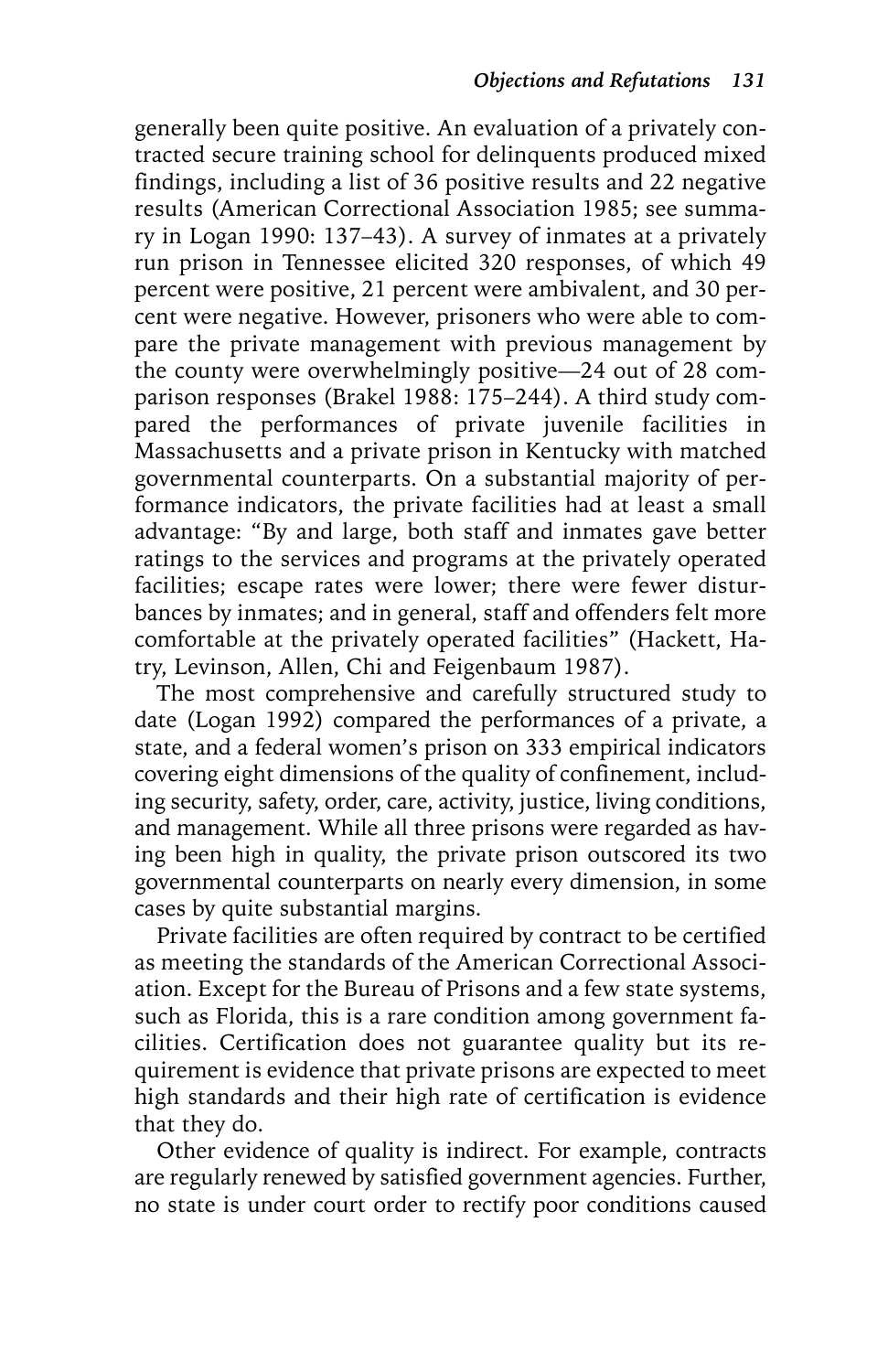by private operations while the majority of American states are under such orders as the result of governmental failures (Thomas 1995: 16–20).

#### *Quantity*

Many critics, especially members of the American Civil Liberties Union (ACLU), are opposed to private prisons largely because they are opposed to prisons generally. If, through efficiency, more prisons are built (argue the critics), they will be filled because they are there (see critical citations in Logan 1990: ch. 7). For over three decades, prison reform groups have advocated a moratorium on all new prison construction, believing that capacity drives use and hoping that lack of capacity would curtail use. That strategy has backfired and increasing numbers of prisoners are paying the price in terms of overcrowding and deteriorating physical conditions.

Critics also fear that private prison companies will become powerful lobbyists for harsher punishment in an attempt to stimulate demand for their product artificially. Commercial enterprises survive and prosper in the long run, however, not by artificially stimulating a spurious demand for their products but by accurately anticipating and responding to shifts in real demand. Right now, there is a big overhang of genuine, unmet demand for imprisonment. However, if there is also a demand for alternatives to prison, or if that demand should grow, commercial companies will be able and willing to respond rapidly to that demand as well. For example, some detention contractors also provide, and aggressively market, electronic monitoring and other alternatives to jail.

One irony must be noted regarding the critics' fear of lobbying to increase the supply of prisons. The largest contributor to Pete Wilson's gubernatorial campaign was the California Correctional Officers Union and so it was not a corporation but a public employee union that most strongly backed Wilson in promoting the largest prison expansion program in the country. A study of New York state government found that the great bulk of campaign contributions and lobbying came from the state teachers union, other public employee unions, regulated industry groups such as medical and banking associations, school boards, and the Conference of Mayors. In short, the biggest lobbyist of government is government itself, along with the *nomenklatura*1 of the government class (Stern 1995).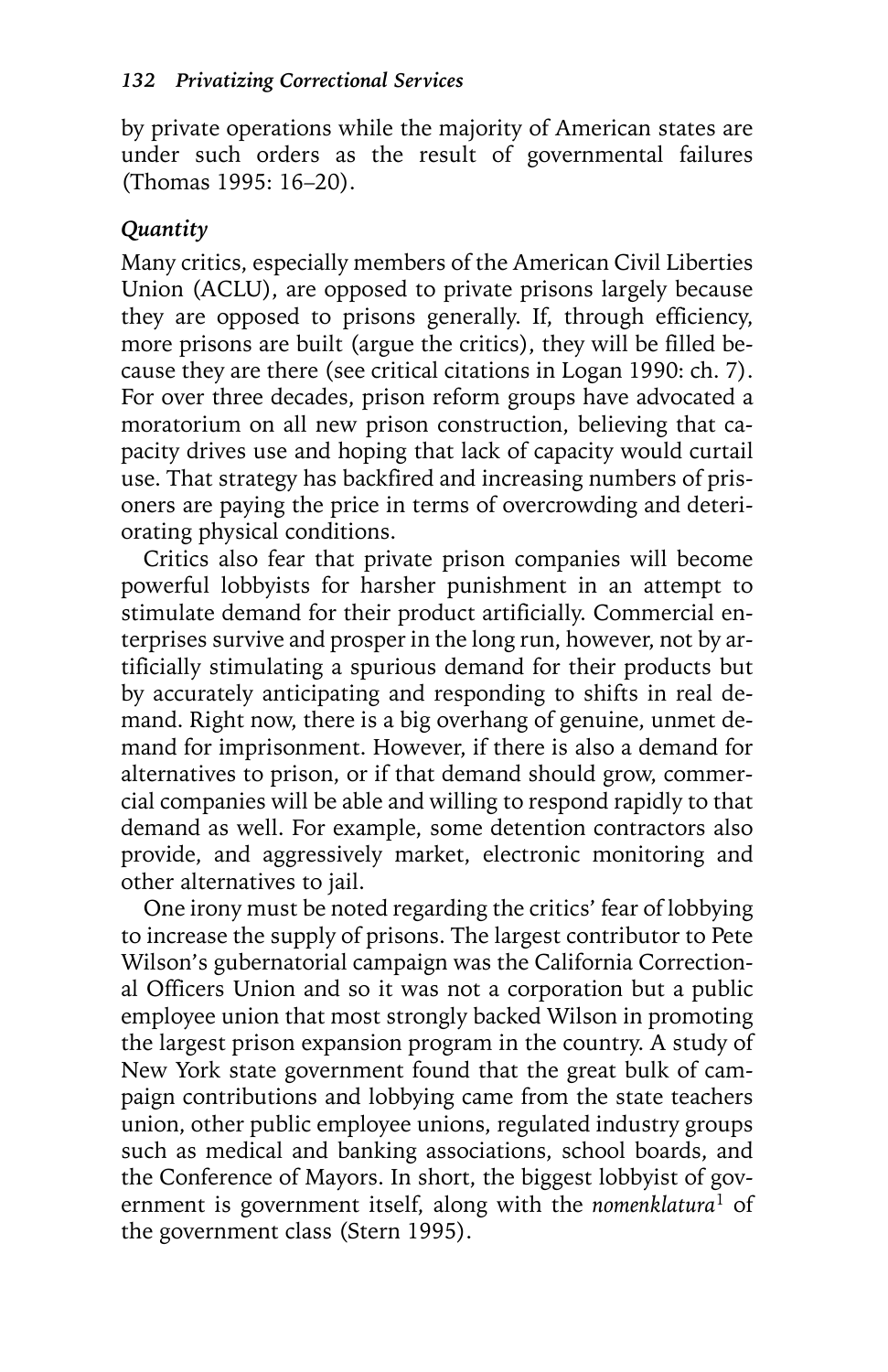#### *Flexibility*

Critics of contracting argue that it is impossible to write a contract that is as broad and flexible as the mission of a public agency needs to be; that contractors may be reluctant to depart from the provisions of their contracts; that renegotiating and changing contracts is time-consuming and terminating a contract is often very difficult. Thus, it may be hard for the government, under contracting, to order and control marginal changes.

This is one of the weaker objections to contracting. It is one of the most widely acknowledged strengths of private prisons that their greater management flexibility and more rapid speed of response promote both minor innovations and major program changes, including initiation, expansion, contraction, or termination.

In any case, if a particular contract turns out to be too costly or unsatisfactory, it is always possible to terminate it or fail to renew it. In contrast, how feasible is it to replace or halt the activities of government agencies staffed by tenured and unionized civil servants whose services are found to be unsatisfactory? It may not always be easy to terminate a contract but experience has shown that it is nearly impossible to terminate a government agency, even one supposedly made mortal by a "sunset" law (Behn 1977: 103–18).

#### *Security*

What happens in the case of a riot or a strike? Many times, I have heard critics of private prisons ask this question, then move on to other issues as if it were unanswerable—or required no answer. The answer, however, is about the same as it would be for a government-run prison. It may be unclear whether or not contracted prison guards would have the right to strike but the absence of such a right has not prevented public guards from engaging in strikes, sickouts, and other job actions. At one point, in a coordinated action prison guards in Rhode Island and at 6 penal institutions in Ohio walked off their jobs. In another case, almost all the guards at New York's 33 correctional facilities went out on a strike that lasted 17 days. The Governor called in the National Guard, who were met with violence and property damage by the striking prison guards (Logan 1990: 176–180).

Unemployment as the result of a strike may be a more credible threat to private than to public guards because a strike or other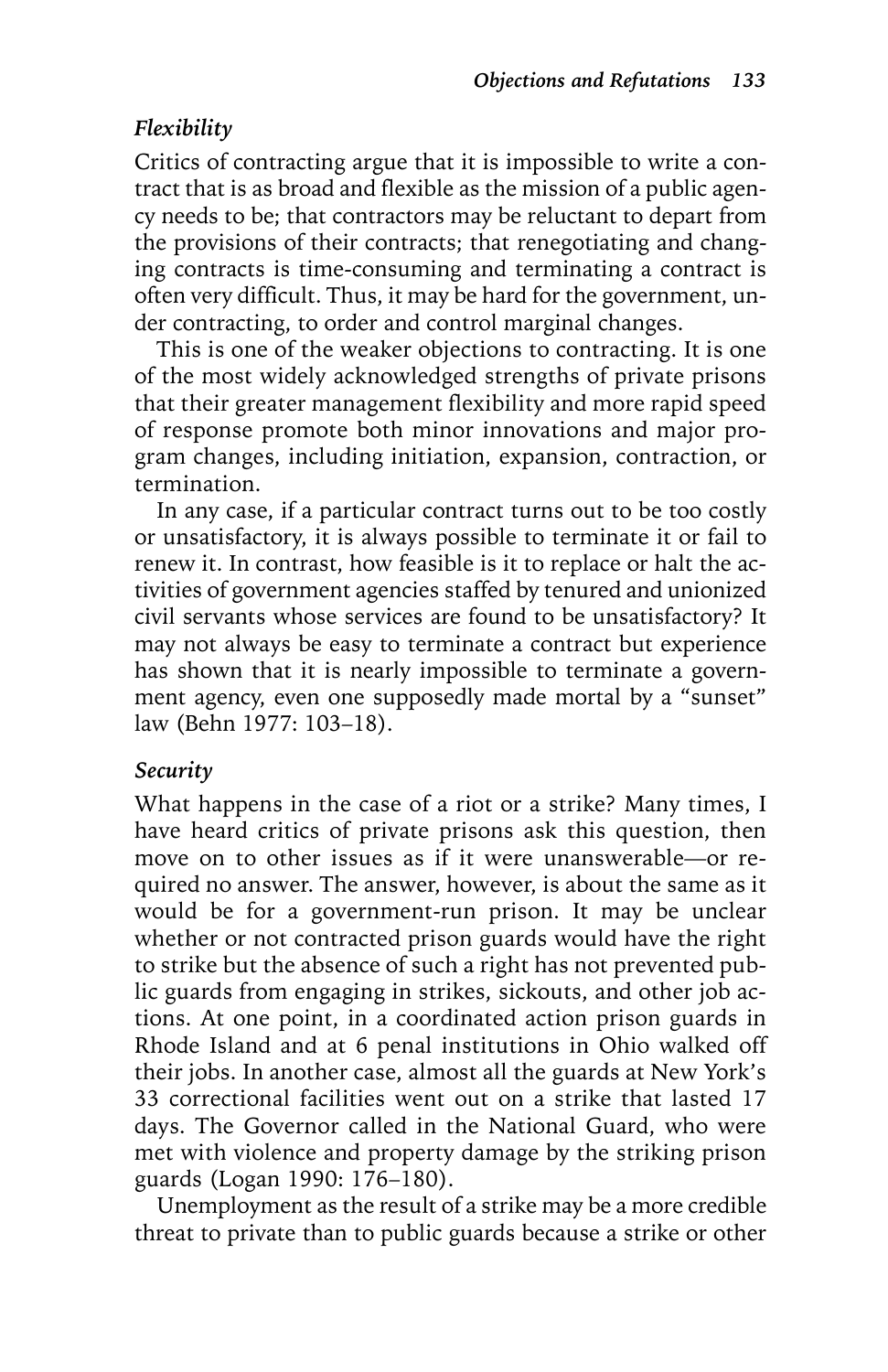disruption would allow the government to terminate a contract. Prison contracts typically include contingency plans to deal with emergencies or disruptions, such as strikes, riots, or bankruptcy. State police and the National Guard provide the ultimate backup for prison staff, whether private or public. Further, a performance bond can be used to defray the government's cost if it has to take control of a contracted facility.

The number of escapes from private jails and prisons has been no worse than that of their government-run counterparts. None of the private prisons, however, has been as lax in its security as the District of Columbia's government-run Oak Hill Youth Center, a high security detention facility for juveniles in Laurel, MD, where a journalist's check of the official log showed that 30 percent of the 197 detainees were missing and listed as escapees (Walsh 1987), or the Prince George's County (MD) Jail—much celebrated for its New-Generation design—which 11 times during its first year of operation released the wrong prisoners under mistaken identities (Yorke and Meyer 1988).

#### *Liability*

Critics warn that governments will not escape liability by contracting the administration of their prisons as some advocates supposedly claim. To some extent, this is a strawman argument since private vendors do not claim that contracting can *immunize* the government from legal liability. Prisoners in private facilities have at least as many avenues of civil redress as do their fellows in government-run prisons. Total liability, in other words, is not decreased.

It is possible, however, that contracting could reduce government's actual exposure to liability as opposed to its potential legal liability. That is, the financial damages likely to be suffered by government as a result of its legal liabilities can be reduced. Liability exposure can be reduced in several ways:

- by running prisons better and thus avoiding lawsuits
- by achieving certification, which greatly enhances the defense against lawsuits
- by carrying adequate insurance
- by agreements in which the contractor defends the government in court and indemnifies it against legal damages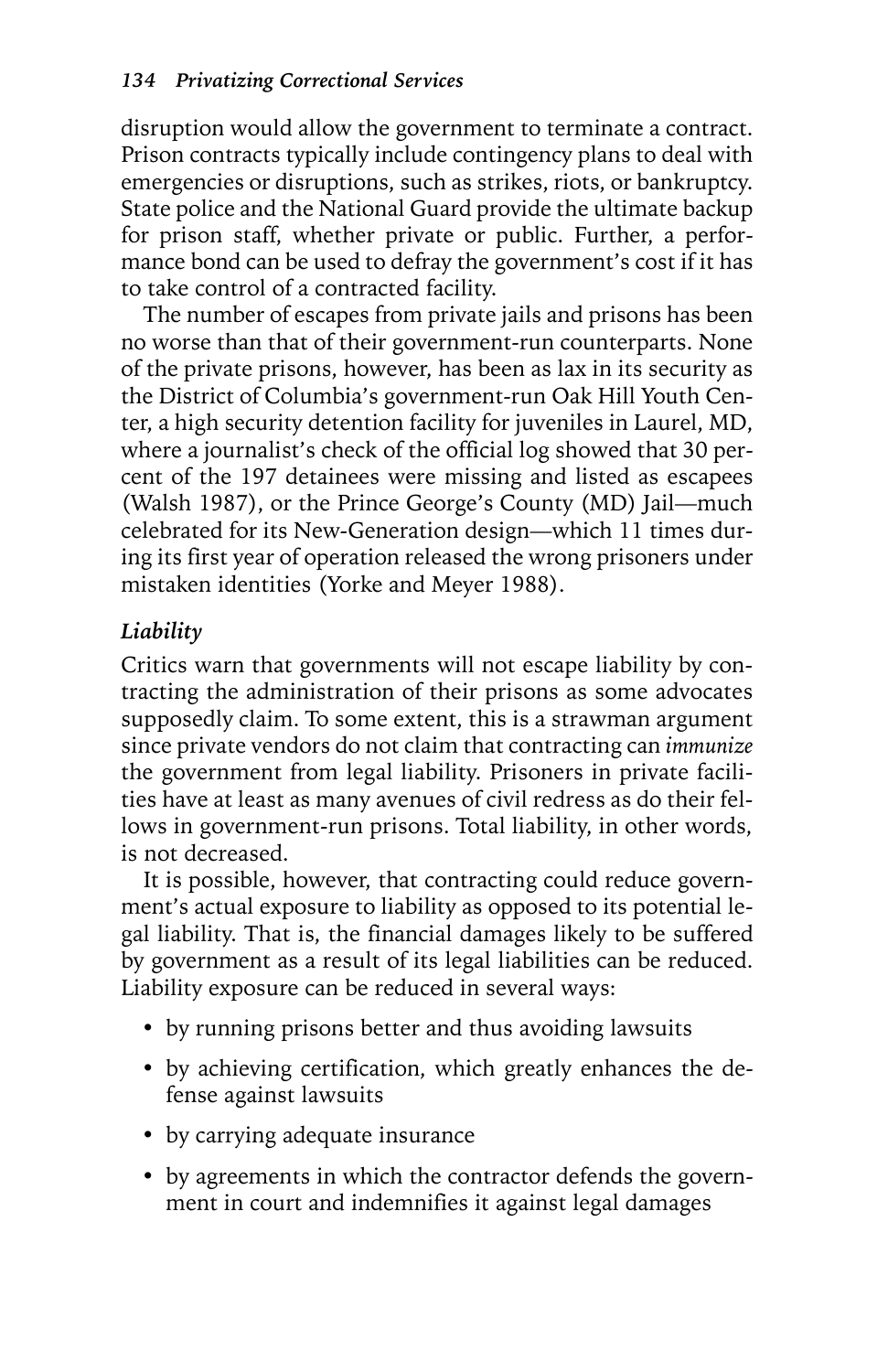- by developing extensive legal expertise and resources, both for preventing and for fighting lawsuits
- by settling quickly out of court, which is easier for private firms than for public agencies.

#### *Accountability*

Critics claim that contracting reduces accountability because private actors are insulated from the public and not subject to the same political controls as are government actors. The critics also charge that contracting diffuses responsibility: government and private actors can each blame the other when something goes wrong.

Proponents reply that contracting increases accountability because the government is more willing to monitor and control a contractor than it is to monitor and control itself. Contractors, just like their governmental counterparts, are accountable to the law, to governmental supervisors and, ultimately, to the voting public through the political system. In addition, they are accountable through a competitive market to certain forces not faced by government agencies; they are answerable to insurers, investors, stockholders, and competitors. As a mechanism of accountability and control, the force of market competition is unmatched.

The most obvious form of accountability in corrections, however, is legal accountability. If the rule of law can limit and constrain the power of the state, then surely it can hold a private firm at least equally accountable. Constitutional standards, for example, will apply equally to all prisons, whether run by government employees or by contractors.

#### *Corruption*

Critics contend that contracting invites corruption in the forms of favouritism, bid-rigging, conflict of interest, bribes, kickbacks, and so on. They point to contemporary examples in other areas of contracting and to historical examples of corruption in contracting for inmate labour.

The historical abuses came at a time when corruption and abuse was much more prevalent in the criminal justice system generally. For example, some states, without the aid of private contractors, ran their prisons as profit-making enterprises just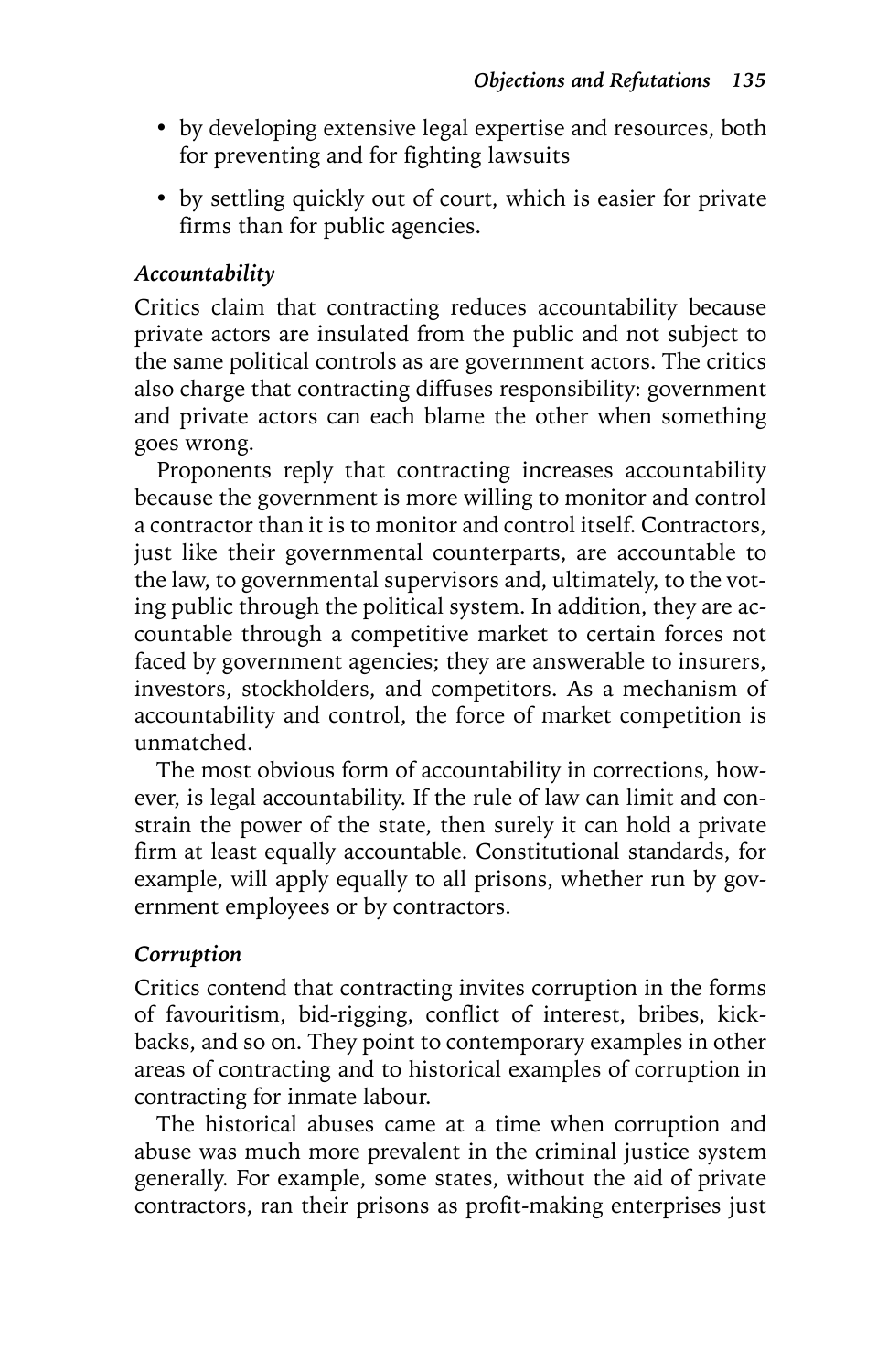as ruthlessly and exploitatively as other states did with them. In today's political and legal environment, such extreme and flagrant corruption and abuse are very unlikely.

Political corruption is a corollary of government, not just of government contracting. The ingredient common to all instances of corruption is not private ownership but public power. Payroll padding, nepotism, cronyism, patronage, bribery, payoffs, featherbedding, dishonest budget inflation, conflicts of interest, misuse of public funds, links to organized crime, and many other kinds of corruption also occur within unions of public employees and within governmental units that provide services directly rather than through contracts.

#### *Dependency*

Critics worry that contractors will engage in "lowballing," that is, that they will obtain contracts by making unrealistically low bids. Then, when government becomes dependent, the contractor will be free to increase prices. Worse yet, the contractor may go bankrupt, leaving the government without any correctional capacity.

Market entry costs for single facilities (and especially for single, low-security facilities) are well within the reach of small businesses or groups of investors. As a new corporation, CCA was able to site, finance, build, and open a 350-bed prison within 7 months for US\$5 million. The US Corrections Corporation, founded by two men with an initial investment of US\$1.9 million, opened its first facility at a seminary purchased for US\$695,000. If this is all it takes to enter the market, it is well within the resources of numerous potential competitors (Logan 1990: 227).

Public agencies can guard against lowballing by evaluating proposed budgets for their realism rather than looking only for the lowest bidder. Also, regular rebidding of contracts can make lowballing a strategy too costly to pursue. No private company can raise its fees very high above a reasonable profit margin without inviting exposure and opposition by competitors. Competing contractors have the information, motivation, and organizational resources to control each others' prices to a much greater degree than the information, motivation, and resources of taxpayers can control government costs.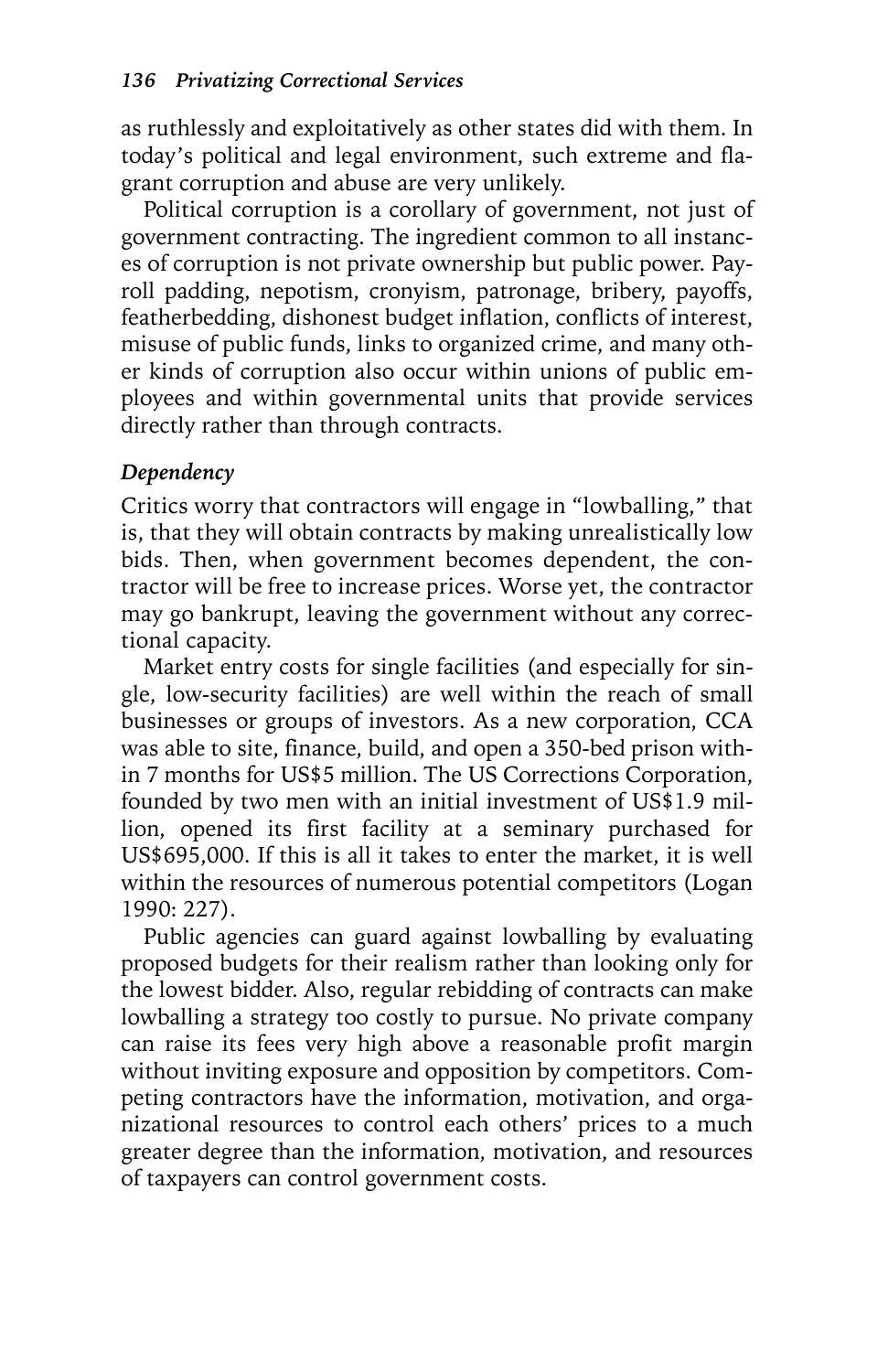Dependence, as an objection to private prisons, has a self-defeating character. If dependence is a real problem, will the problem be solved if there are no private vendors? If a public service can only be supplied by government employees organized into unions, is that not also a form of dependence? To argue that private suppliers of a public service will not be sufficiently competitive is not a very good argument for public monopoly.

#### Conclusion

By way of summary, let me list the six most prominent areas in which I see potential advantages from the private operation of prisons and jails:

- cost containment
- speed and flexibility in expanding (or contracting) both physical capacity and programs
- effects on standards, expectations, and quality of operations
- indemnification and other protections against liability
- enhancement of justice by allowing supply to respond to demand instead of vice versa
- enhancement of accountability and due process through additional monitoring and independent review.

Perhaps, however, the most important function of private prisons is in providing a comparative yardstick against which to measure performance. How do we know if the government is running our prisons in the most humane, effective, and efficient manner possible? As with any service, the best test—and the best guarantee—of quality is competition and comparison.

## **Note**

1 The word *nomenklatura* is a Russian term used to refer to the politically most privileged class under the Soviets, the "new class" beneficiaries of government. The reference is to the class of people whose livelihoods and interests are promoted by increasing expansion of the state. See Stern 1995.